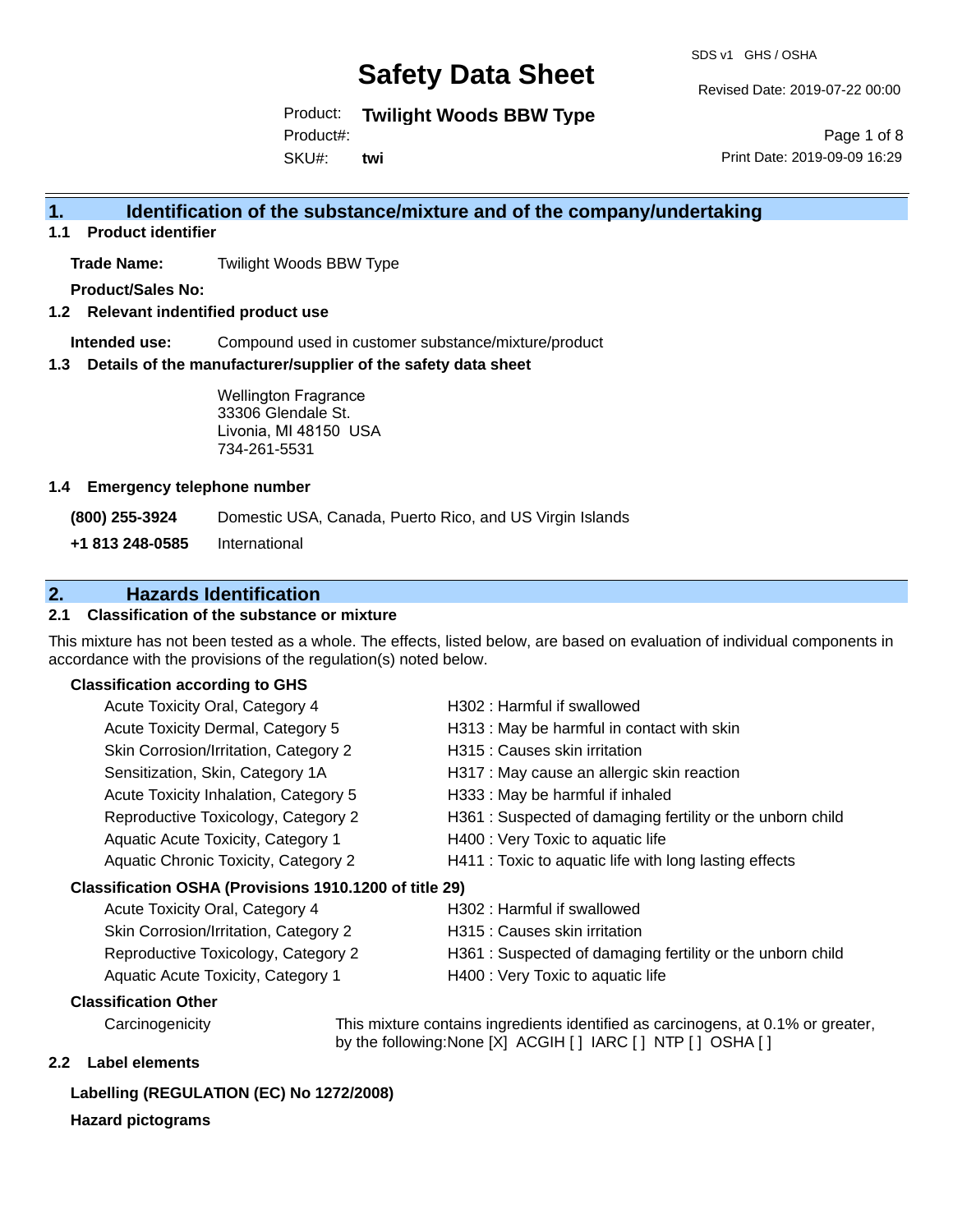#### SDS v1 GHS / OSHA

# **Safety Data Sheet**

## Product: **Twilight Woods BBW Type**

| Product#: |
|-----------|
|-----------|

SKU#: **twi**

**Signal Word: Warning Hazard statments**



| H302 | Harmful if swallowed                                |
|------|-----------------------------------------------------|
| H313 | May be harmful in contact with skin                 |
| H315 | Causes skin irritation                              |
| H317 | May cause an allergic skin reaction                 |
| H319 | Causes serious eye irritation                       |
| H333 | May be harmful if inhaled                           |
| H361 | Suspected of damaging fertility or the unborn child |
| H400 | Very Toxic to aquatic life                          |
| H411 | Toxic to aquatic life with long lasting effects     |

#### **Precautionary Statements**

#### **Prevention:**

| .                    |                                                                                          |
|----------------------|------------------------------------------------------------------------------------------|
| P <sub>201</sub>     | Obtain special instructions before use                                                   |
| P <sub>202</sub>     | Do not handle until all safety precautions have been read and understood                 |
| P <sub>264</sub>     | Wash hands thoroughly after handling                                                     |
| P <sub>270</sub>     | Do not eat, drink or smoke when using this product                                       |
| P272                 | Contaminated work clothing should not be allowed out of the workplace                    |
| P <sub>273</sub>     | Avoid release to the environment                                                         |
| P <sub>281</sub>     | Use personal protective equipment as required                                            |
| Response:            |                                                                                          |
| $P301 + P312 + P330$ | IF SWALLOWED: Call a POISON CENTER or doctor/physician if you feel unwell Rinse<br>mouth |
| $P302 + P352$        | IF ON SKIN: Wash with soap and water                                                     |
| $P304 + P312$        | IF INHALED: Call a POISON CENTER or doctor/physician if you feel unwell                  |
| $P308 + P313$        | IF exposed or concerned: Get medical advice/attention                                    |
| $P333 + P313$        | If skin irritation or a rash occurs: Get medical advice/attention                        |
| P362                 | Take off contaminated clothing and wash before reuse                                     |
| P363                 | Wash contaminated clothing before reuse                                                  |
| P391                 | <b>Collect Spillage</b>                                                                  |
|                      |                                                                                          |

### **2.3 Other Hazards**

#### **no data available**

## **3. Composition/Information on Ingredients**

### **3.1 Mixtures**

This product is a complex mixture of ingredients, which contains among others the following substance(s), presenting a health or environmental hazard within the meaning of the UN Globally Harmonized System of Classification and Labeling of Chemicals (GHS):

Revised Date: 2019-07-22 00:00

Page 2 of 8 Print Date: 2019-09-09 16:29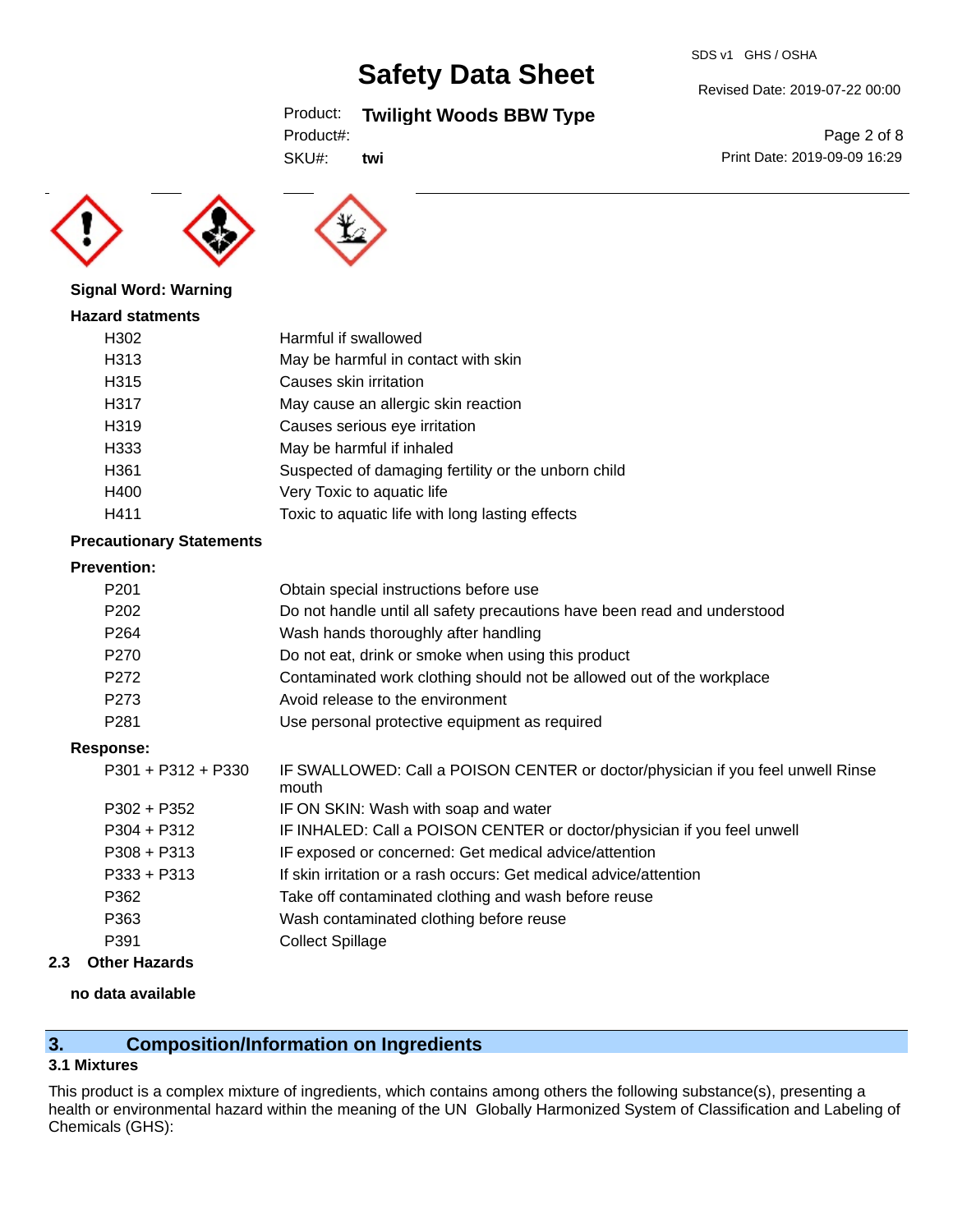SDS v1 GHS / OSHA

Revised Date: 2019-07-22 00:00

# Product: **Twilight Woods BBW Type**

Product#:

SKU#: **twi**

Page 3 of 8 Print Date: 2019-09-09 16:29

| CAS#<br>Ingredient                                                                          | EC#                                     | Conc.<br>Range                               | <b>GHS Classification</b>           |
|---------------------------------------------------------------------------------------------|-----------------------------------------|----------------------------------------------|-------------------------------------|
| 120-51-4                                                                                    | 204-402-9                               | $50 - 60%$                                   | H302; H313; H400; H411              |
| <b>Benzyl Benzoate</b>                                                                      |                                         |                                              |                                     |
| 54464-57-2                                                                                  | 259-174-3                               | $5 - 10%$                                    | H315; H317; H400; H410              |
|                                                                                             | Tetramethyl Acetyloctahydronaphthalenes |                                              |                                     |
| 101-86-0                                                                                    | 202-983-3                               | $5 - 10%$                                    | H303; H316; H317; H400; H411        |
|                                                                                             | Hexyl cinnamaldehyde                    |                                              |                                     |
| 80-54-6                                                                                     | 201-289-8                               | $2 - 5%$                                     | H227; H302; H315; H317; H361; H401; |
|                                                                                             | <b>Butylphenyl Methylpropional</b>      |                                              | H412                                |
| 105-95-3                                                                                    | 203-347-8                               | $2 - 5%$                                     | H401                                |
| Ethylene brassylate                                                                         |                                         |                                              |                                     |
| 65113-99-7                                                                                  | 265-453-0                               | $2 - 5%$                                     | H316; H319; H401; H411              |
|                                                                                             | Pentamethylcyclopent-3-ene-butanol      |                                              |                                     |
| 1222-05-5                                                                                   | 214-946-9                               | $2 - 5%$                                     | H316; H400; H410                    |
|                                                                                             | Hexamethylindanopyran                   |                                              |                                     |
| 10339-55-6                                                                                  | 233-732-6                               | $2 - 5%$                                     | H227; H303; H315; H319; H402        |
| <b>Ethyl Linalool</b>                                                                       |                                         |                                              |                                     |
| 31906-04-4                                                                                  | 250-863-4                               | $2 - 5%$                                     | H317; H402                          |
|                                                                                             |                                         | Hydroxyisohexyl 3-cyclohexene carboxaldehyde |                                     |
| 118-58-1                                                                                    | 204-262-9                               | $2 - 5%$                                     | H303; H317; H320; H401; H412        |
| <b>Benzyl Salicylate</b>                                                                    |                                         |                                              |                                     |
| 24851-98-7                                                                                  | 246-495-9                               | $1 - 2%$                                     | H402                                |
|                                                                                             | Methyldihydrojasmonate                  |                                              |                                     |
| 63500-71-0                                                                                  | 405-040-6                               | $1 - 2%$                                     | H319                                |
|                                                                                             | Isobutyl Methyl Tetrahydropyranol       |                                              |                                     |
| 21145-77-7                                                                                  | 244-240-6                               | $1 - 2%$                                     | H302; H400; H410                    |
| Acetyl hexamethyl tetralin                                                                  |                                         |                                              |                                     |
| 57378-68-4                                                                                  | 260-709-8                               | $0.1 - 1.0 %$                                | H302; H315; H317; H318; H400; H410  |
| delta-1-(2,6,6-Trimethyl-3-cyclohexen-1-yl)-2-buten-1-one (delta-Damascone)                 |                                         |                                              |                                     |
| See Section 16 for full text of GHS classification codes                                    |                                         |                                              |                                     |
| See Section 16 for full text of GHS classification codes which where not shown in section 2 |                                         |                                              |                                     |

Total Hydrocarbon Content (%  $w/w$ ) = 0.75

## **4. First Aid Measures**

# **4.1 Description of first aid measures**

| Inhalation:           | Remove from exposure site to fresh air and keep at rest.<br>Obtain medical advice.                            |
|-----------------------|---------------------------------------------------------------------------------------------------------------|
| <b>Eye Exposure:</b>  | Flush immediately with water for at least 15 minutes.<br>Contact physician if symptoms persist.               |
| <b>Skin Exposure:</b> | Remove contaminated clothes. Wash thoroughly with water (and soap).<br>Contact physician if symptoms persist. |
| Ingestion:            | Rinse mouth with water and obtain medical advice.                                                             |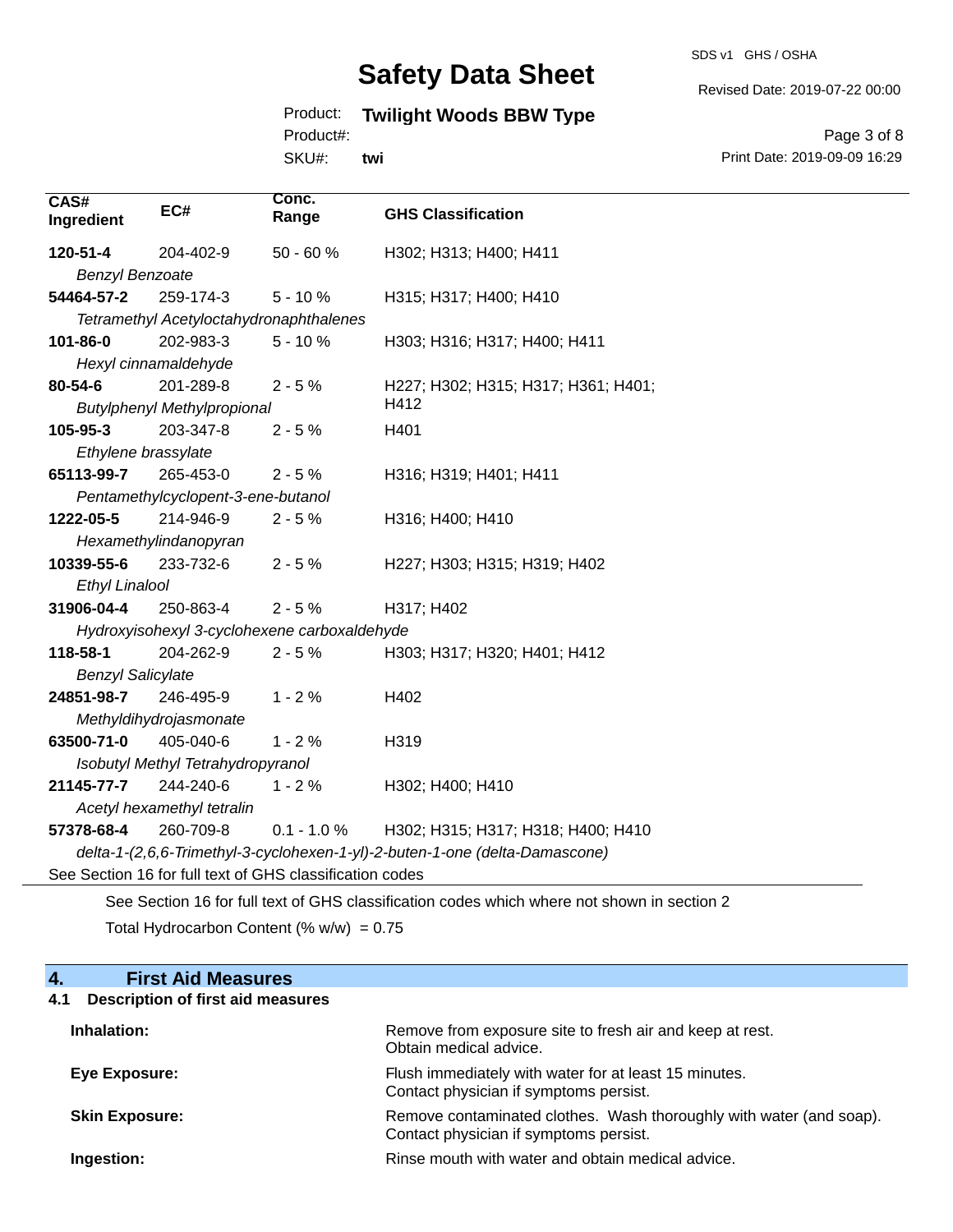SDS v1 GHS / OSHA

Revised Date: 2019-07-22 00:00

Product: **Twilight Woods BBW Type**

SKU#: Product#: **twi**

Page 4 of 8 Print Date: 2019-09-09 16:29

| 4.2 Most important symptoms and effects, both acute and delayed                   |                                          |  |
|-----------------------------------------------------------------------------------|------------------------------------------|--|
| Symptoms:                                                                         | no data available                        |  |
| Risks:                                                                            | Refer to Section 2.2 "Hazard Statements" |  |
| Indication of any immediate medical attention and special treatment needed<br>4.3 |                                          |  |
| Treatment:                                                                        | Refer to Section 2.2 "Response"          |  |
| 5.<br><b>Fire-Fighting measures</b>                                               |                                          |  |
| 5.1<br><b>Extinguishing media</b>                                                 |                                          |  |
| Suitable:                                                                         | Carbon dioxide (CO2), Dry chemical, Foam |  |
| Unsuitable<br>Do not use a direct water jet on burning material                   |                                          |  |
| Special hazards arising from the substance or mixture<br>5.2                      |                                          |  |
| During fire fighting:<br><b>Advice for firefighters</b><br>5.3                    | Water may be ineffective                 |  |
| <b>Further information:</b>                                                       | Standard procedure for chemical fires    |  |
|                                                                                   |                                          |  |

# **6. Accidental Release Measures**

#### **6.1 Personal precautions, protective equipment and emergency procedures**

Avoid inhalation and contact with skin and eyes. A self-contained breathing apparatus is recommended in case of a major spill.

#### **6.2 Environmental precautions**

Keep away from drains, soil, and surface and groundwater.

#### **6.3 Methods and materials for containment and cleaning up**

Clean up spillage promptly. Remove ignition sources. Provide adequate ventilation. Avoid excessive inhalation of vapors. Gross spillages should be contained by use of sand or inert powder and disposed of according to the local regulations.

#### **6.4 Reference to other sections**

Not Applicable

### **7. Handling and Storage**

#### **7.1 Precautions for safe handling**

Apply according to good manufacturing and industrial hygiene practices with proper ventilation. Do not drink, eat or smoke while handling. Respect good personal hygiene.

#### **7.2 Conditions for safe storage, including any incompatibilities**

Store in a cool, dry and ventilated area away from heat sources and protected from light in tightly closed original container. Avoid uncoated metal container. Keep air contact to a minimum.

#### **7.3 Specific end uses**

No information available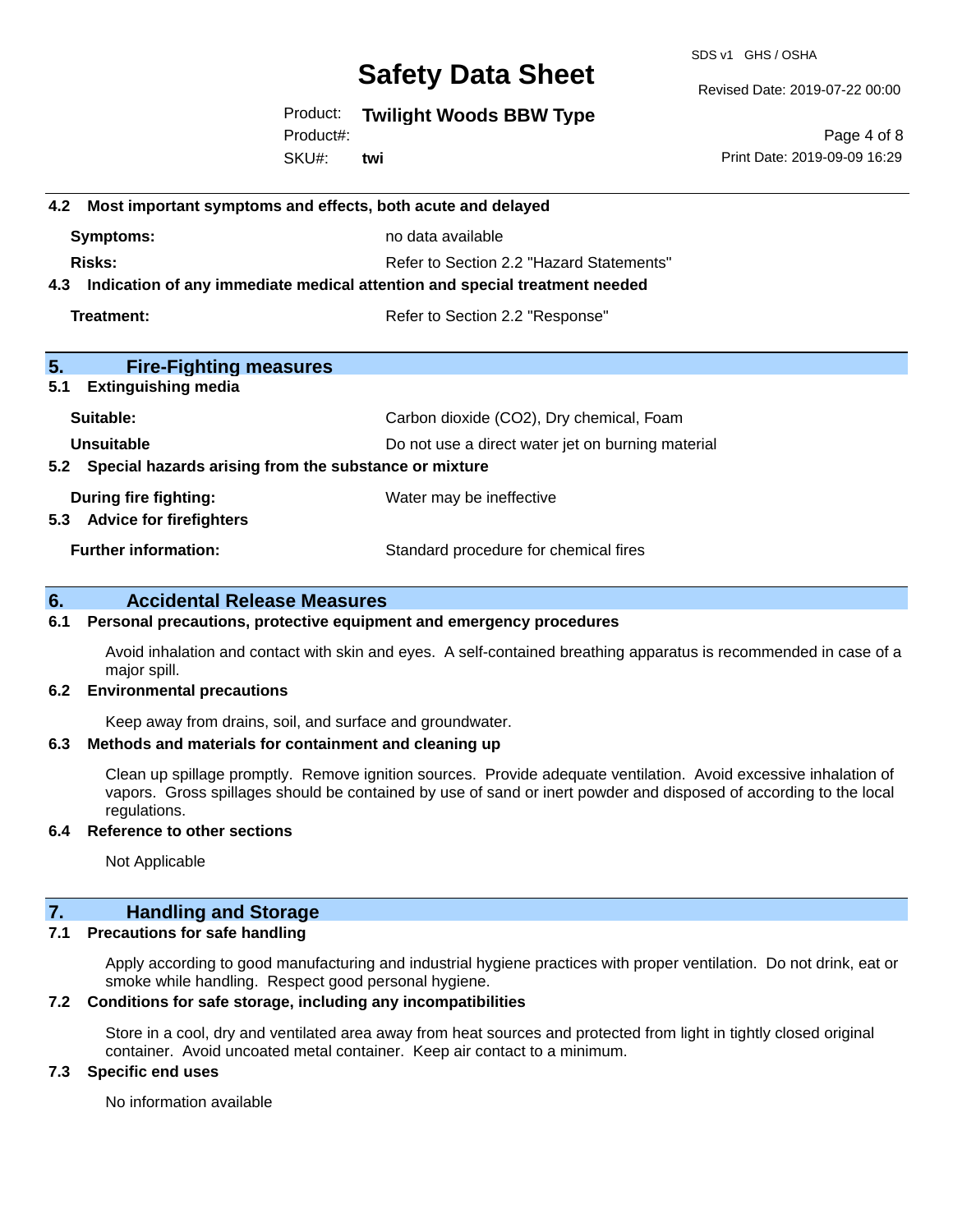SDS v1 GHS / OSHA

Revised Date: 2019-07-22 00:00

Product: **Twilight Woods BBW Type** SKU#: Product#: **twi**

Page 5 of 8 Print Date: 2019-09-09 16:29

| 8.                                                    | <b>Exposure Controls/Personal Protection</b>                                                                                             |
|-------------------------------------------------------|------------------------------------------------------------------------------------------------------------------------------------------|
| 8.1 Control parameters                                |                                                                                                                                          |
| <b>Exposure Limits:</b>                               | Contains no substances with occupational exposure limit values.                                                                          |
| <b>Engineering Controls:</b>                          | Use local exhaust as needed.                                                                                                             |
| 8.2 Exposure controls - Personal protective equipment |                                                                                                                                          |
| Eye protection:                                       | Tightly sealed goggles, face shield, or safety glasses with brow guards and side shields, etc.<br>as may be appropriate for the exposure |
| <b>Respiratory protection:</b>                        | Avoid excessive inhalation of concentrated vapors. Apply local ventilation where appropriate.                                            |
| <b>Skin protection:</b>                               | Avoid Skin contact. Use chemically resistant gloves as needed.                                                                           |
|                                                       |                                                                                                                                          |

# **9. Physical and Chemical Properties**

## **9.1 Information on basic physical and chemical properties**

| Appearance:                  | Liquid                       |
|------------------------------|------------------------------|
| Odor:                        | Conforms to Standard         |
| Color:                       | Pale Yellow to Yellow (G2-4) |
| <b>Viscosity:</b>            | Liquid                       |
| <b>Freezing Point:</b>       | Not determined               |
| <b>Boiling Point:</b>        | Not determined               |
| <b>Melting Point:</b>        | Not determined               |
| <b>Flashpoint (CCCFP):</b>   | >200 F (93.33 C)             |
| <b>Auto flammability:</b>    | Not determined               |
| <b>Explosive Properties:</b> | None Expected                |
| <b>Oxidizing properties:</b> | None Expected                |
| Vapor Pressure (mmHg@20 C):  | 0.0255                       |
| %VOC:                        | 0.03                         |
| Specific Gravity @ 25 C:     | 1.0480                       |
| Density @ 25 C:              | 1.0450                       |
| Refractive Index @ 20 C:     | 1.5350                       |
| Soluble in:                  | Oil                          |

# **10. Stability and Reactivity**

| <b>10.1 Reactivity</b>                  | None                                               |
|-----------------------------------------|----------------------------------------------------|
| <b>10.2 Chemical stability</b>          | Stable                                             |
| 10.3 Possibility of hazardous reactions | None known                                         |
| <b>10.4 Conditions to avoid</b>         | None known                                         |
| 10.5 Incompatible materials             | Strong oxidizing agents, strong acids, and alkalis |
| 10.6 Hazardous decomposition products   | None known                                         |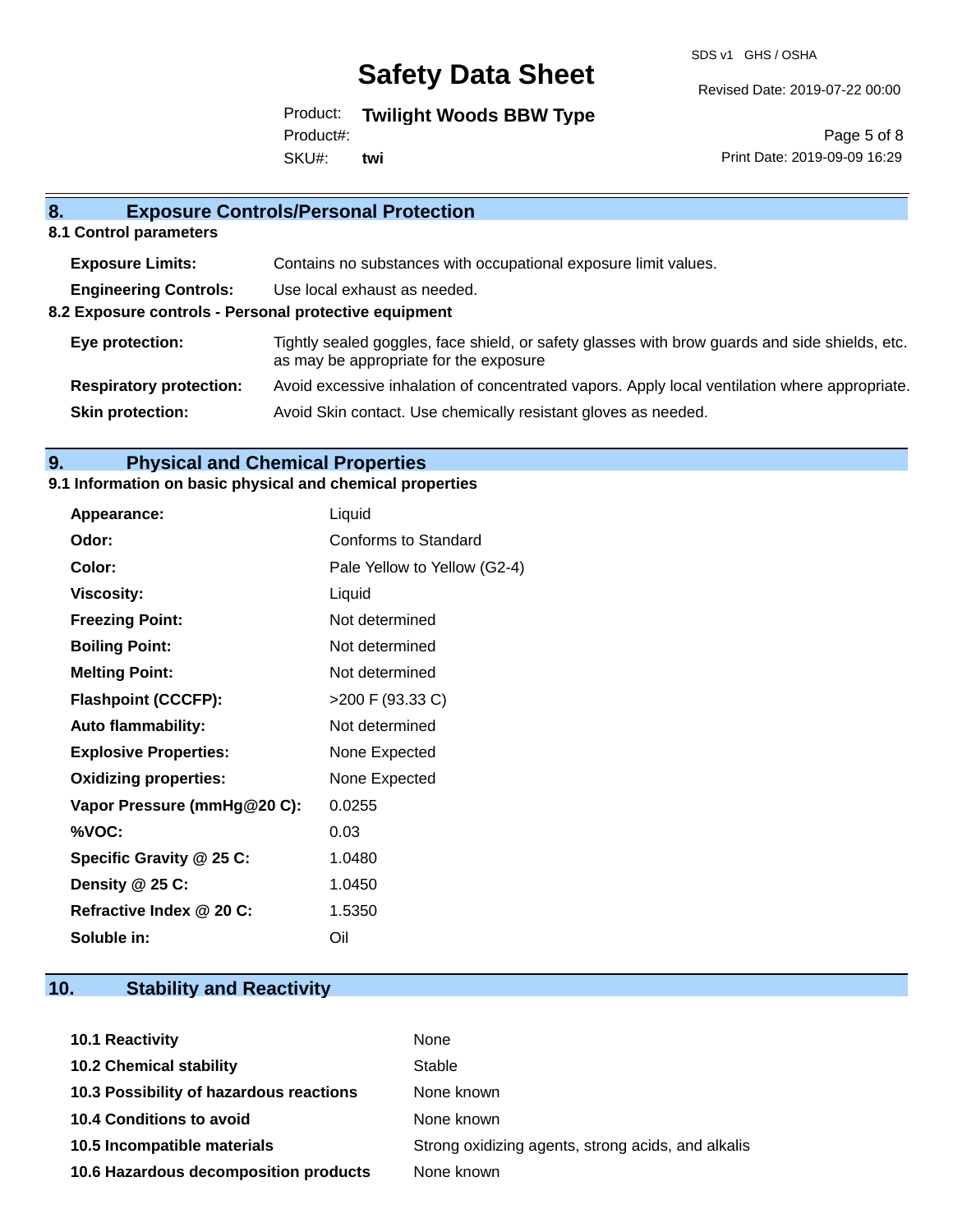SDS v1 GHS / OSHA

Revised Date: 2019-07-22 00:00

Product: **Twilight Woods BBW Type** SKU#: Product#: **twi**

Page 6 of 8 Print Date: 2019-09-09 16:29

# **11. Toxicological Information**

#### **11.1 Toxicological Effects**

Acute Toxicity Estimates (ATEs) based on the individual Ingredient Toxicity Data utilizing the "Additivity Formula"

| Acute toxicity - Oral - (Rat) mg/kg                | (LD50: 1946.5166) Harmful if swallowed                   |
|----------------------------------------------------|----------------------------------------------------------|
| Acute toxicity - Dermal - (Rabbit) mg/kg           | (LD50: 4005.3805) May be harmful in contact with skin    |
| Acute toxicity - Inhalation - (Rat) mg/L/4hr       | (LD50: 86.6851) May be harmful if inhaled                |
| <b>Skin corrosion / irritation</b>                 | May be harmful if inhaled                                |
| Serious eye damage / irritation                    | Causes serious eye irritation                            |
| <b>Respiratory sensitization</b>                   | Not classified - the classification criteria are not met |
| <b>Skin sensitization</b>                          | May cause an allergic skin reaction                      |
| <b>Germ cell mutagenicity</b>                      | Not classified - the classification criteria are not met |
| Carcinogenicity                                    | Not classified - the classification criteria are not met |
| <b>Reproductive toxicity</b>                       | Suspected of damaging fertility or the unborn child      |
| Specific target organ toxicity - single exposure   | Not classified - the classification criteria are not met |
| Specific target organ toxicity - repeated exposure | Not classified - the classification criteria are not met |
| <b>Aspiration hazard</b>                           | Not classified - the classification criteria are not met |

#### **12. Ecological Information 12.1 Toxicity**

| <b>Acute acquatic toxicity</b>     | Very Toxic to aquatic life                      |
|------------------------------------|-------------------------------------------------|
| <b>Chronic acquatic toxicity</b>   | Toxic to aquatic life with long lasting effects |
| <b>Toxicity Data on soil</b>       | no data available                               |
| <b>Toxicity on other organisms</b> | no data available                               |
|                                    |                                                 |
| 12.2 Persistence and degradability | no data available                               |
| 12.3 Bioaccumulative potential     | no data available                               |
| 12.4 Mobility in soil              | no data available                               |
| 12.5 Other adverse effects         | no data available                               |
|                                    |                                                 |

# **13. Disposal Conditions**

#### **13.1 Waste treatment methods**

Do not allow product to reach sewage systems. Dispose of in accordance with all local and national regulations. Send to a licensed waste management company.The product should not be allowed to enter drains, water courses or the soil. Do not contaminate ponds, waterways or ditches with chemical or used container.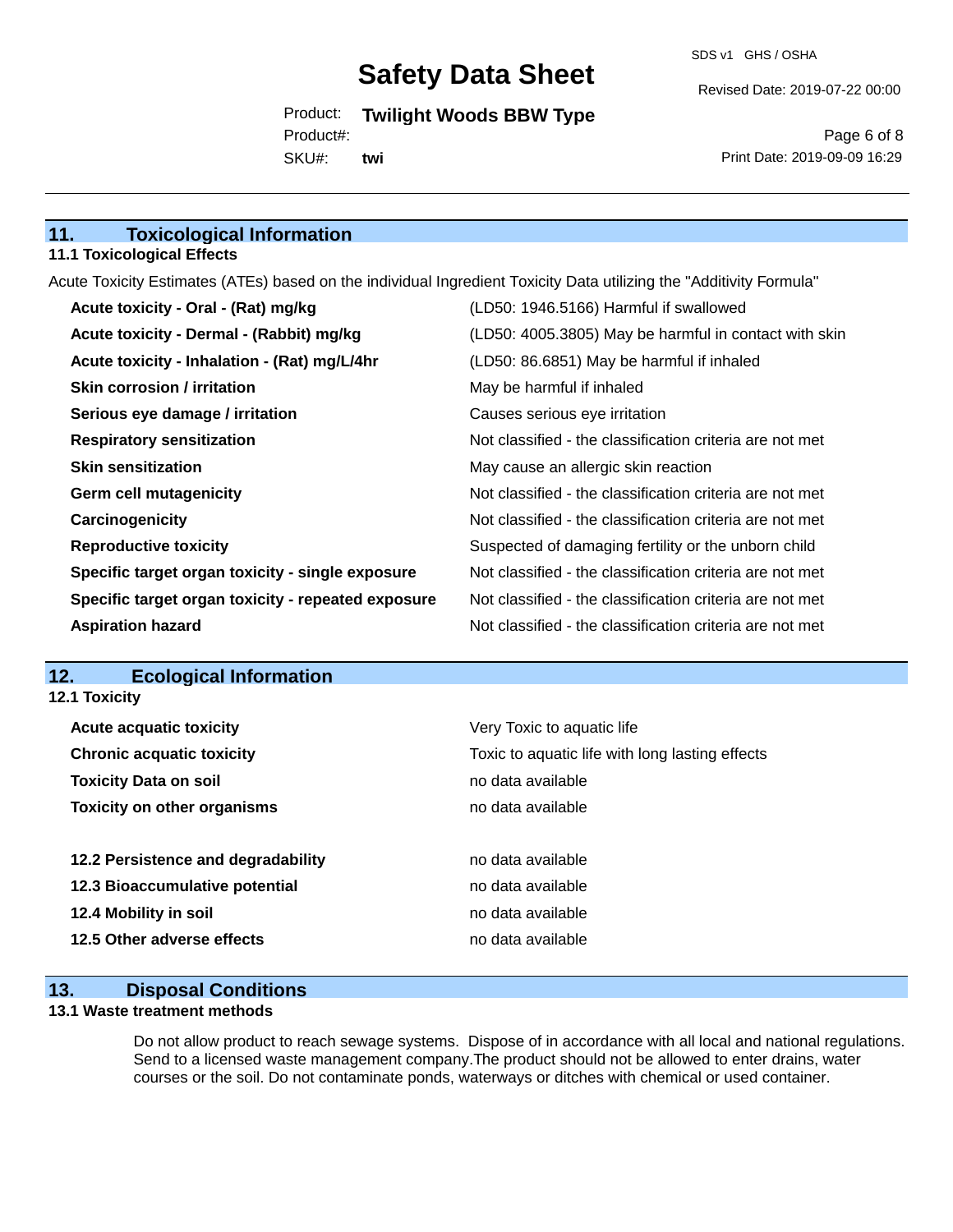SDS v1 GHS / OSHA

Revised Date: 2019-07-22 00:00

Product: **Twilight Woods BBW Type**

Product#:

SKU#: **twi**

Page 7 of 8 Print Date: 2019-09-09 16:29

## **14. Transport Information**

| <b>Marine Pollutant</b>                                       | Yes. Ingredient of greatest environmental impact:<br>120-51-4 : (50 - 60 %) : Benzyl Benzoate |              |                                     |                 |               |
|---------------------------------------------------------------|-----------------------------------------------------------------------------------------------|--------------|-------------------------------------|-----------------|---------------|
| <b>Regulator</b>                                              |                                                                                               | <b>Class</b> | <b>Pack Group</b>                   | <b>Sub Risk</b> | UN-nr.        |
| U.S. DOT (Non-Bulk)                                           |                                                                                               |              | Not Regulated - Not Dangerous Goods |                 |               |
| <b>Chemicals NOI</b>                                          |                                                                                               |              |                                     |                 |               |
| <b>ADR/RID (International Road/Rail)</b>                      |                                                                                               |              |                                     |                 |               |
| <b>Environmentally Hazardous</b><br>Substance, Liquid, n.o.s. |                                                                                               | 9            | Ш                                   |                 | <b>UN3082</b> |
| IATA (Air Cargo)                                              |                                                                                               |              |                                     |                 |               |
| <b>Environmentally Hazardous</b><br>Substance, Liquid, n.o.s. |                                                                                               | 9            | Ш                                   |                 | <b>UN3082</b> |
| <b>IMDG (Sea)</b>                                             |                                                                                               |              |                                     |                 |               |
| <b>Environmentally Hazardous</b><br>Substance, Liquid, n.o.s. |                                                                                               | 9            | Ш                                   |                 | UN3082        |

| <b>Regulatory Information</b><br>15.      |                                                                                                  |  |
|-------------------------------------------|--------------------------------------------------------------------------------------------------|--|
| <b>U.S. Federal Regulations</b>           |                                                                                                  |  |
| <b>TSCA (Toxic Substance Control Act)</b> | All components of the substance/mixture are listed or exempt                                     |  |
| 40 CFR(EPCRA, SARA, CERCLA and CAA)       | This product contains NO components of concern.                                                  |  |
| <b>U.S. State Regulations</b>             |                                                                                                  |  |
| <b>California Proposition 65 Warning</b>  | This product contains the following components:                                                  |  |
| 123-35-3(NF 204-622-5 0.01 - 0.1%         | beta-Myrcene (Natural Source)                                                                    |  |
| <b>Canadian Regulations</b>               |                                                                                                  |  |
| <b>DSL</b>                                | 100.00% of the components are listed or exempt. The following<br>components are NOT on the List: |  |
| 815580-59-7 453-570-1<br>$\leq$ 4 ppm     | 3-Cyclohexene-1-carboxylic acid, 2,6,6-trimethyl-, methyl ester                                  |  |

## **16. Other Information**

### **GHS H-Statements referred to under section 3 and not listed in section 2**

| H227 : Combustible liquid                                | H303: May be harmful if swallowed                              |  |  |
|----------------------------------------------------------|----------------------------------------------------------------|--|--|
| H316 : Causes mild skin irritation                       | H317 : May cause an allergic skin reaction                     |  |  |
| H318 : Causes serious eye damage                         | H319 : Causes serious eye irritation                           |  |  |
| H320 : Causes eye irritation                             | H401 : Toxic to aquatic life                                   |  |  |
| H402 : Harmful to aquatic life                           | H410 : Very toxic to aquatic life with long lasting<br>effects |  |  |
| H412 : Harmful to aquatic life with long lasting effects |                                                                |  |  |
| <b>Total Fractional Values</b>                           |                                                                |  |  |
| Risk<br>(TFV)                                            | Risk<br>(TFV)                                                  |  |  |
| (75.90) Aquatic Chronic Toxicity, Category 3             | (57.68) Acute Toxicity Inhalation, Category 5                  |  |  |

(20.00) Sensitization, Skin, Category 1A (8.50) Sensitization, Skin, Category 1B